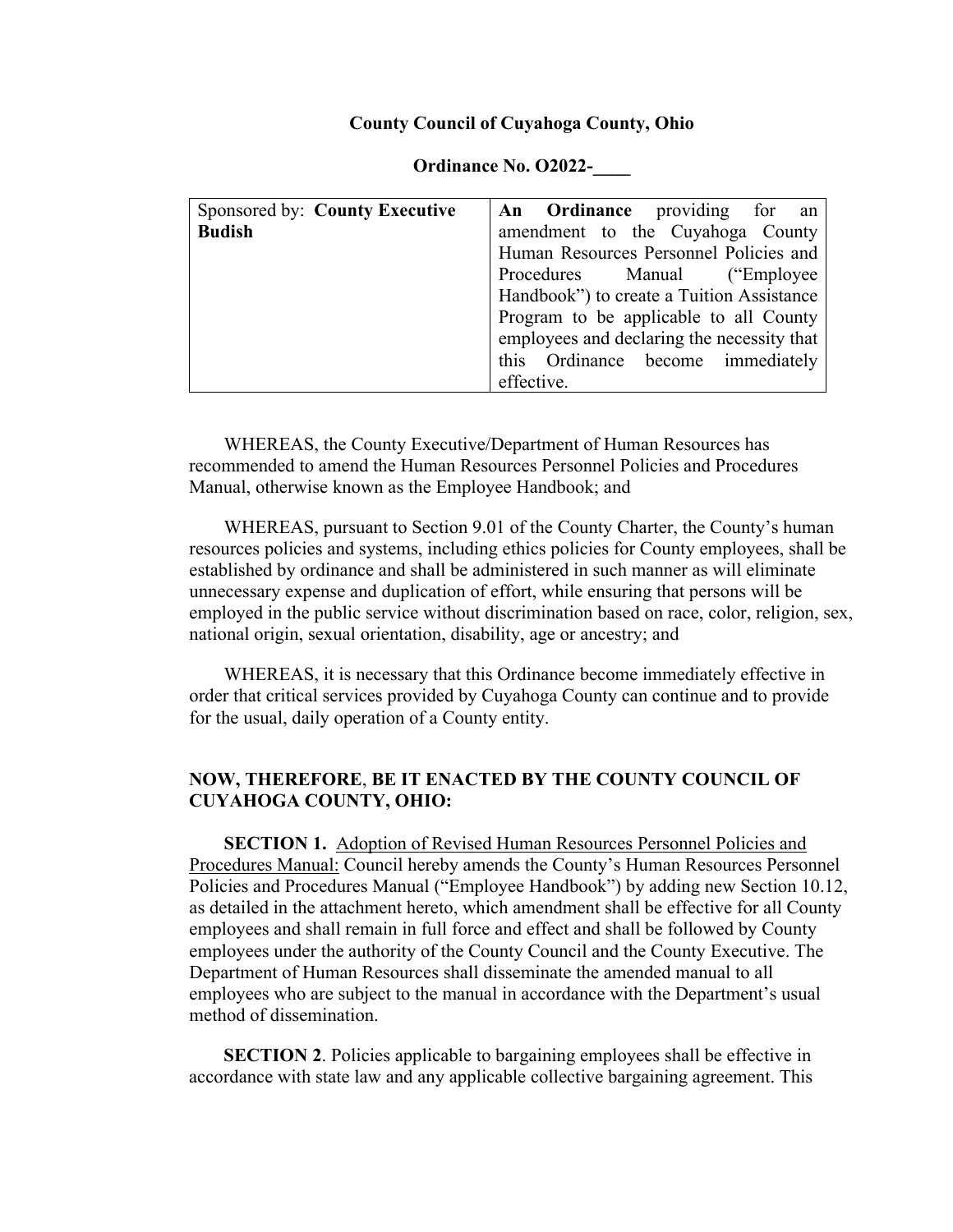Ordinance does not supersede or negate any currently effective collective bargaining agreement authorized by the Council.

**SECTION 3.** It is necessary that this Ordinance become immediately effective for the usual daily operation of the County; the preservation of public peace, health, or safety in the County; and any additional reasons set forth in the preamble. Provided that this Ordinance receives the affirmative vote of at least eight members of Council, it shall take effect and be in force immediately upon the earliest occurrence of any of the following: (1) its approval by the County Executive through signature, (2) the expiration of the time during which it may be disapproved by the County Executive under Section 3.10(6) of the Cuyahoga County Charter, or (3) its passage by at least eight members of Council after disapproval pursuant to Section 3.10(7) of the Cuyahoga County Charter. Otherwise, it shall take effect and be in force from and after the earliest period allowed by law.

**SECTION 4**. It is found and determined that all formal actions of this Council relating to the adoption of this Ordinance were adopted in an open meeting of the Council, and that all deliberations of this Council and of any of its committees that resulted in such formal action were in meetings open to the public, in compliance with all legal requirements, including Section 121.22 of the Ohio Revised Code.

| On a motion by<br>duly adopted. | , seconded by                   | , the foregoing Ordinance was |
|---------------------------------|---------------------------------|-------------------------------|
| Yeas:                           |                                 |                               |
| Nays:                           |                                 |                               |
|                                 | <b>County Council President</b> | Date                          |
|                                 | County Executive                | Date                          |
|                                 | Clerk of Council                | Date                          |

Journal CC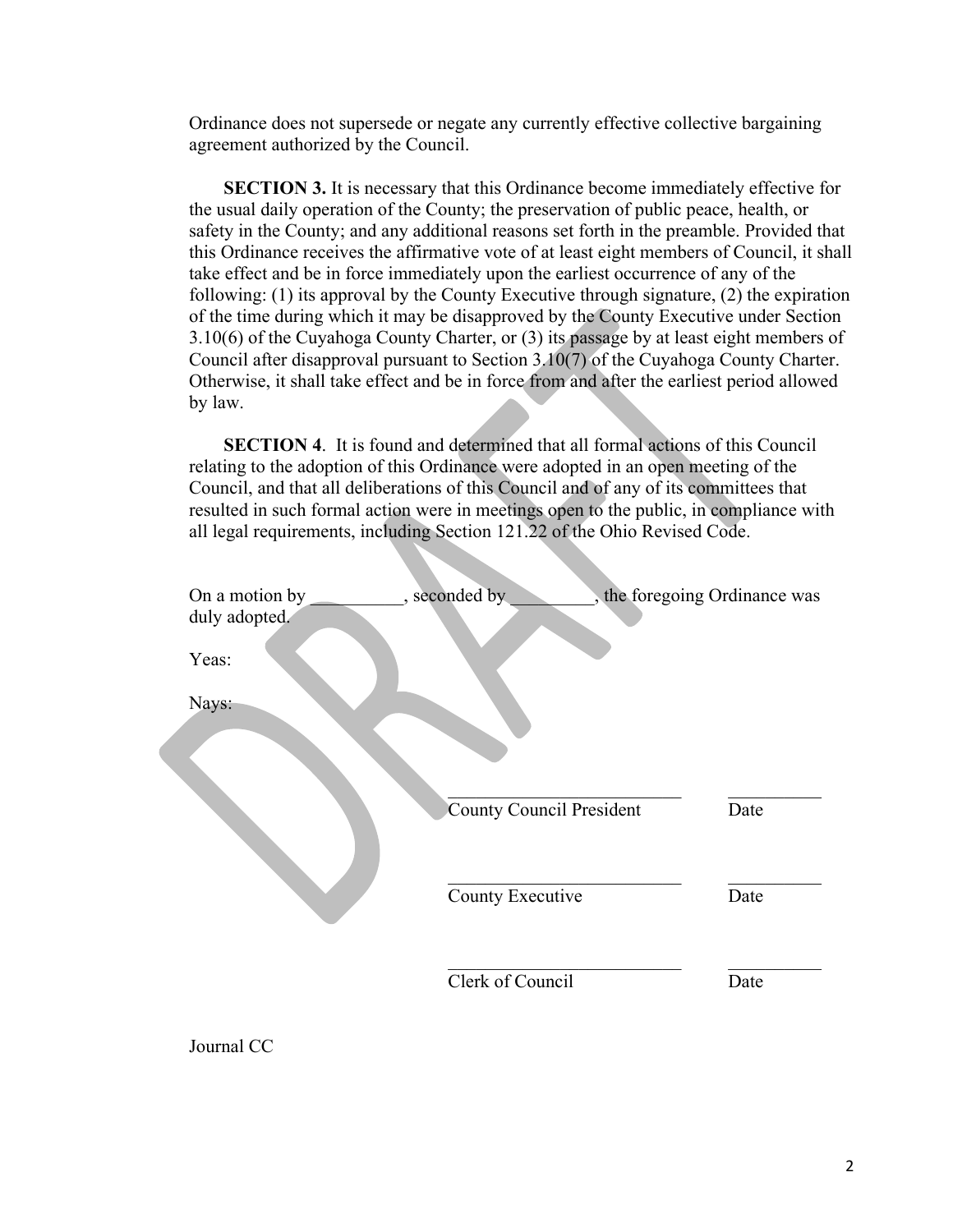## **10.12 Tuition Assistance Program**

It is the policy of Cuyahoga County to support and encourage staff to take advantage of educational opportunities to enhance their job-related skills and to promote career development. Acquiring new skills; staying current with new technology; and gaining access to new information improves employee productivity, as well as strengthens their commitment to support County goals and objectives. Participation is voluntary and is not a condition of continued employment.

## **Eligibility**

Employee Eligibility: To be eligible for any form of tuition reimbursement under this program an employee must:

- 1. Be a full-time, benefits eligible employee as defined section 6.01 Employment Status in the Employee Handbook.
- 2. Have completed one (1) year of full-time continuous service prior to the date on which the course(s) commences;
- 4. Be pursuing a degree or taking individual courses at an Approved Institution. The courses must be related to the employee's current position or a probable future assignment; and
- 5. Be in active employment status when the course(s) is completed. The resignation, release, or discharge of a participating employee after enrollment, and prior to the class completion date, will result in the employee's automatic ineligibility for a tuition reimbursement.

Eligible Coursework:

- 1. Program must be offered by an Approved Institution.
- 2. Eligible education includes undergraduate and graduate classes and individual credit granting seminars.
- 3. Does not include conferences or courses required for licensure/certification or to maintain minimum job qualifications.
- 4. Does not include books, fees, lab charges, travel, mileage, or other non-tuition expenses.

### Reimbursement

- 1. Grade of "C" or better for undergraduate studies, "B" or better for graduate studies, and a "Pass" or "Completed" for seminars.
- 2. Classes taken for Audit purposes are not eligible for reimbursement.
- 3. Maximum annual reimbursement of \$3,600 for undergraduate and graduate study.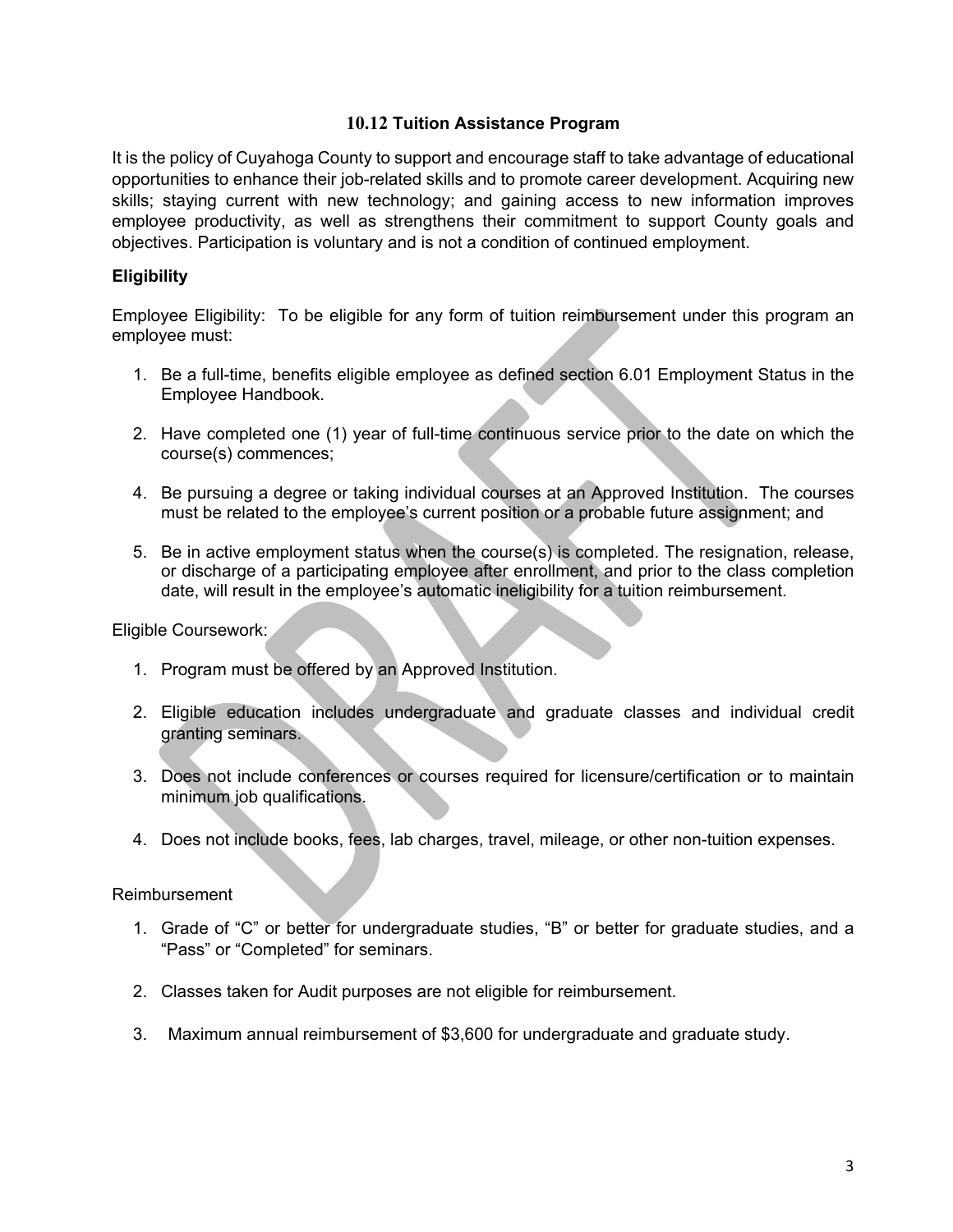## Approved Institution

For purposes of this Tuition Assistance Program, Approved Institution means a non-profit, public or private institution of higher education that provides Associate's, Baccalaureate and Master's/graduate programs and is accredited by the Higher Learning Commission for the programs being offered, as selected by the Director of Human Resources from time to time through a request for proposals. The Director of Human Resources shall, no less that once every calendar quarter, notify County employees of those institutions identified by the Director of Human Resources as an Approved Institution.

# **Procedures**

To be eligible to receive reimbursement for educational expenses, employees must follow the following procedures:

- Prior to enrolling in an educational course, the employee must provide their manager/supervisor with information about the course for which the employee would like to receive reimbursement/payment and discuss the job-relatedness of the continuing education.
- At least two (2) weeks prior to the commencement of the course(s), a Tuition Reimbursement Request Form must be completed by the employee, signed by the employee's department head or designee and submitted to the Human Resources Department for approval. Requests for reimbursement received after the commencement of the course will not be approved. **Reimbursement will not be paid unless it is approved by the employee's department head and authorized by Human Resources.** Once approved, the Human Resources Department will maintain the original Tuition Reimbursement Request Form until the employee has completed the educational course.
- Once the course(s) have been approved via the Human Resources Department, employees shall execute a Tuition Reimbursement Agreement, which describes the terms under which reimbursement is provided.
- Once the course is successfully completed, the employee shall submit documented receipts for tuition payment from the educational institution and documentation reflecting that the employee received the required passing grade or certification of a passing completion.
- The Human Resources Department will coordinate the reimbursement with the Fiscal Office.

# **Repayment Rules**

**Should an employee leave County employment** *for any reason* **during the three (3) year period following the completion date of the last course taken by the employee, the employee shall be responsible to repay the reimbursement per the following schedule:**

Within 1 year **One-hundred percent (100%)**